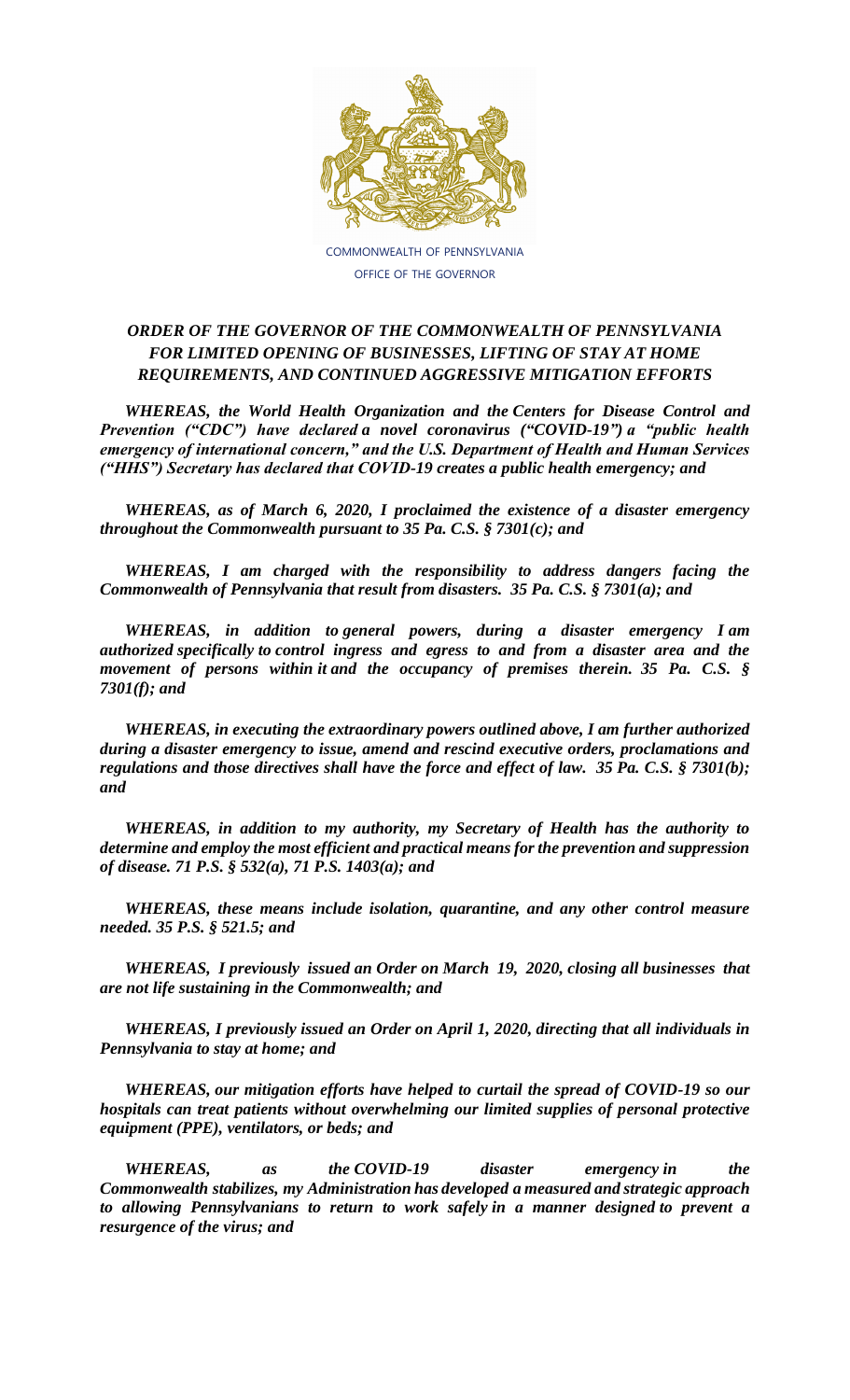*WHEREAS, this phased reopening of the Commonwealth will be done in the most effective, efficient, and risk-adverse method possible to balance our return to economic stability, while at the same time continuing to keep Pennsylvanians safe by controlling the spread of disease; and*

*WHEREAS, it is necessary to relax some of the requirements of the aforementioned orders for a period of time as part of a gradual and strategic return to work; and*

*WHEREAS, as of May 7, 2020, the Commonwealth of Pennsylvania has 52,915 persons who have tested positive or meet the requirements as probable cases for COVID-19 in all sixty-seven counties and reports 3,416 deaths from the virus.*

*NOW THEREFORE, pursuant to the authority vested in me and my Administration by the laws of the Commonwealth of Pennsylvania, I do hereby ORDER and PROCLAIM as follows:*

*Section 1: Limited Opening of Businesses*

*A. My Order directing the "Closure of All Businesses That Are Not Life Sustaining" issued March 19, 2020, as subsequently amended, is suspended for the following counties:*

*Bradford, Cameron, Centre, Clarion, Clearfield, Clinton, Crawford, Elk, Erie, Forest, Jefferson, Lawrence, Lycoming, McKean, Mercer, Montour, Northumberland, Potter, Snyder, Sullivan, Tioga, Union, Venango, and Warren.*

*B. The prohibition on dine-in facilities throughout the Commonwealth including restaurants and bars that previously had been ordered to help stop the spread of COVID-19 remains in effect. Businesses that offer carry-out, delivery, and drive-through food and beverage service may continue, so long as social distancing and other mitigation measures are employed to protect workers and patrons.*

*C. All businesses operating in the counties listed in Section 1(A) above for which my Order for the "Closure of All Businesses That Are Not Life Sustaining" issued March 19, 2020, as subsequently amended, is suspended, and which had been conducting their operations in whole or in part remotely through individual teleworking of their employees under that Order, may continue to conduct such operations remotely through individual teleworking of employees and may not commence in-person business operations for those employees or business functions.*

*D. The following categories of businesses operating in the counties listed in Section 1(A) above for which my Order for the "Closure of All Businesses That Are Not Life Sustaining" issued March 19, 2020, as subsequently amended, is suspended, are authorized to commence in-person operations as outlined below, provided that the businesses fully comply with all substantive aspects of: the Order of the Secretary of Health providing for building safety measures, issued April 5, 2020; the Order of the Secretary of Health providing for business safety measures (to keep employees and customers safe), issued April 15, 2020; and any other future applicable Department of Health (DOH) and Centers for Disease Control and Prevention (CDC) guidance, and subject to the conditions outlined below:*

*i. Businesses that have not been able to conduct in-person operations in whole or in part under my Order directing the "Closure of All Businesses That Are Not Life Sustaining" issued March 19, 2020, as subsequently amended, because the functions of such businesses are not conducive to working remotely are authorized to commence such in-person operations (except for businesses described in section E below);*